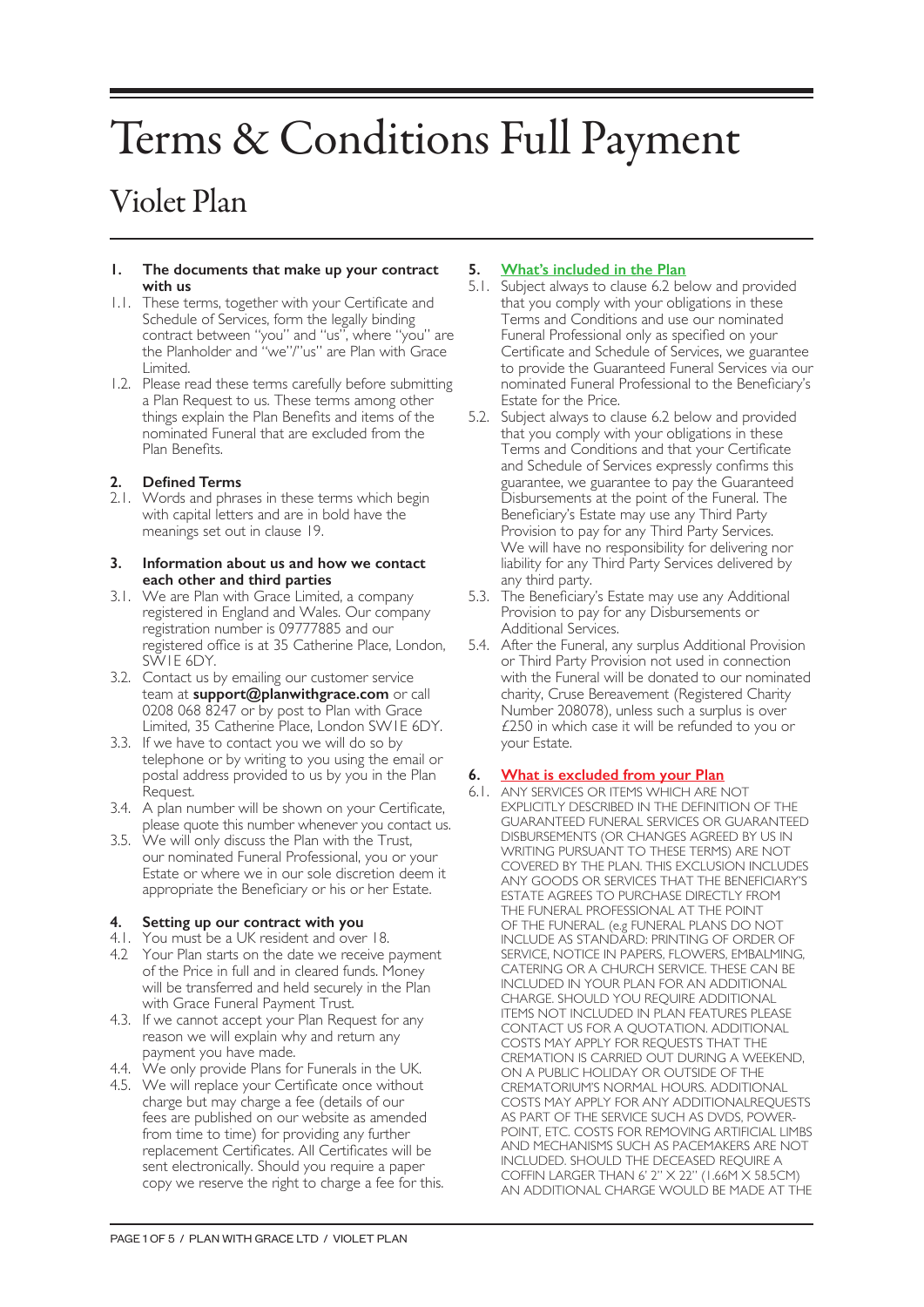TIME OF NEED. WHERE BARIATRIC (OBESE) FACTORS ARE PRESENT, CAUSING ADDITIONAL OR UNUSUAL REQUIREMENTS, PLAN WITH GRACE RESERVE THE RIGHT TO EITHER DECLINE OR WITHDRAW OUR SERVICES AT ANY TIME, AND/OR MAKE ADDITIONAL CHARGES WHERE THESE BECOME NECESSARY. PLEASE NOTE THAT IN EXTREME BARIATRIC CASES, A CREMATION MAY NOT BE POSSIBLE) WE WILL ALSO NOT BE LIABLE FOR ANY COSTS OR EXPENSES INCURRED AS A RESULT OF YOU OR THE BENEFICIARY'S ESTATE INSTRUCTING ANY FUNERAL PROFESSIONAL OTHER THAN OUR NOMINATED FUNERAL PROFESSIONAL TO PROVIDE ANY SERVICES. IF, FOR ANY REASON, WE HAVE NOT PROVIDED DETAILS OF OUR NOMINATED FUNERAL PROFESSIONAL, YOU OR THE BENEFICIARY'S ESTATE MUST OBTAIN OUR PRIOR APPROVAL BEFORE APPOINTING ANY FUNERAL PROFESSIONAL OR CREMATION FIRM.

- 6.2. IF YOU CHOOSE OR NOMINATE A FUNERAL PROFESSIONAL WHO IS NOT OUR NOMINATED FUNERAL PROFESSIONAL OR OTHERWISE APPROVED BY US THEN, IN THE EVENT THAT SUCH FUNERAL PROFESSIONAL CEASES TO TRADE OR BECOMES INSOLVENT IN ANY WAY AFTER THE DATE THIS PLAN IS ENTERED INTO, THEN:
	- 6.2.1. THE GUARANTEES DESCRIBED IN CLAUSES 5.1 AND 5.2 SHALL CEASE TO APPLY;
	- 6.2.2. WE WILL USE ALL REASONABLE ENDEAVOURS TO PROCURE A REPLACEMENT FUNERAL PROFESSIONAL WHO WILL HONOUR SUCH GUARANTEES;
	- 6.2.3. WE HOWEVER RESERVE THE RIGHT TO MAKE A FURTHER REASONABLE CHARGE IN ORDER TO PROVIDE THE GUARANTEED FUNERAL SERVICES AND ANY GUARANTEED DISBURSEMENTS.
- 6.3. Save for any Guaranteed Disbursements or any contribution available from any Additional Provision, the amount of any Disbursements that is not stated on the Certificate and Schedule of Services will therefore not be covered by the Plan and must be paid by the Beneficiary's Estate to the Funeral Professional at the time of the Funeral.
- 6.4. Any Funeral Wishes attached to your Plan operate as a guide to the Beneficiary's Estate. They are not the subject of any contractual agreement and it remains the right of the Beneficiary's Estate to determine which, if any, Additional Services it wishes to obtain in respect of the Funeral.
- 6.5. The Plan covers UK only overland transportation of the deceased up to 30 miles from the nearest branch of our nominated Funeral Professional. Where the Beneficiary dies overseas, the cost of transportation to within 30 miles of the nearest branch of your nominated Funeral Professiona , including any repatriation, is not covered by the Plan. (We recommend that you have insurance in place, such as travel insurance to cover the costs of repatriation if required. In such cases arrangements would be made to collect you from the airport.) The Funeral Professional may be able to advise and/or arrange repatriation for an additional charge, but neither we nor the Funeral Professional will be under any obligation to do so, and any costs incurred by the Funeral Professional in this respect will be paid by the Beneficiary's Estate directly to the Funeral Professional.
- 6.6. You must notify us immediately of any change of address. If we have to nominate a different Funeral Professional as a result of this then additional charges may apply.
- 6.7. You shall have no right to change our nominated Funeral Professional as set out in your Certificate without our prior written consent. The guarantees that we make in these Terms and Conditions, including those set out in clauses 5.1 and 5.2, shall cease to apply if you or the Beneficiary's Estate decides, without our prior written consent, to use anyone to provide any funeral or cremation services other than our Funeral Professional as set out in the Certificate. If this occurs, we reserve the right to terminate this Plan and refund the Price less any Administration Fee, such deductions being to a maximum of £600.

#### **7. How we protect your money until it is needed and our entitlement to investment returns**

- 7.1. In order to ensure that it is protected and secure, the Price (including any Additional Provision and Third Party Provision less our Administration Fee, will be held separately by the Trust until a Funeral Claim Request is received and accepted by us.
- 7.2. No interest or investment returns will be payable to you in respect of any payments received by us or the Trust. In entering into the Plan you give your irrevocable and unconditional consent for us to receive and enjoy absolutely the benefit of all investment income and capital gains on payments made to the Trust.

# **8. Your rights to make changes to the Plan**

8.1. You may request changes to the Plan at any time by either emailing support@planwithgrace.com or by post at Plan with Grace Limited, 35 Catherine Place, London, SW1E 6DY. Upon receipt of this we will consider the requested change(s) and advise you whether any further changes to the Plan are necessary to implement the requested change(s). This includes any increase in the Price which may be required to allow the revised Plan. Once agreed, we will issue you with an amended Certificate and Estate Pack via email reflecting the change(s). If not agreed, the Plan shall continue on its existing terms unless you cancel the Plan in accordance with clause 12 below. We reserve the right to levy a further fee (details of our fees are published on our website as amended from time to time) to administer any change to your Plan.

#### **9. The Beneficiary's Estate's rights in respect of the Funeral**

- 9.1. Once a completed Funeral Claim Request has been submitted and accepted by us, the Beneficiary's Estate have the following rights in respect of the Funeral:
	- 9.1.1.We will procure that the nominated Funeral Professional delivers the Guaranteed Funeral Services in accordance with the Plan.
	- 9.1.2. The Beneficiary's Estate may request the Funeral Professional to provide Additional Services (which includes amendments to the Guaranteed Funeral Services). The legal agreement in respect of any Additional Services shall be between the Beneficiary's Estate and the Funeral Professional directly.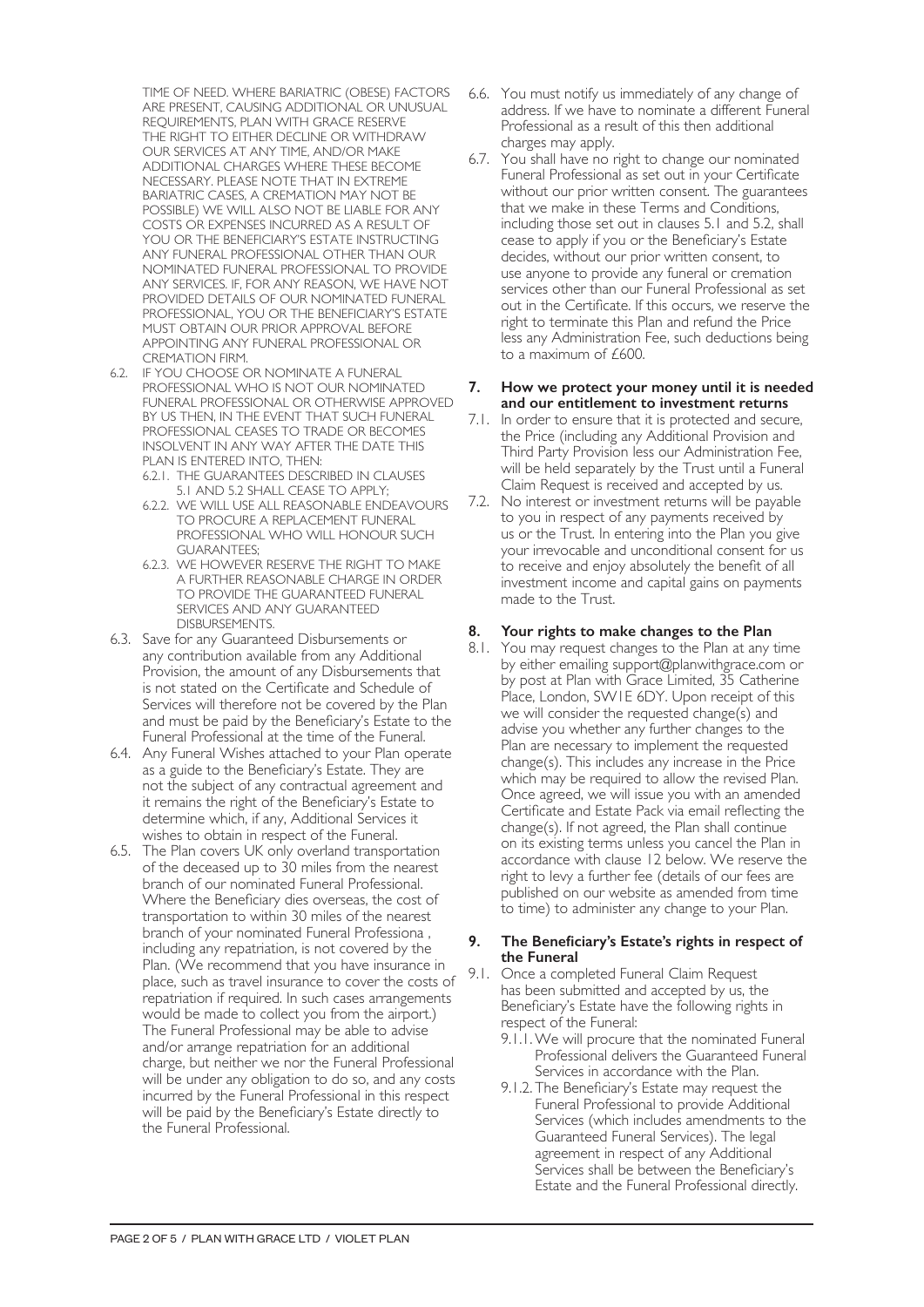9.1.3.We shall apply any Additional Provision or Third Party Provision to discharge any fees payable to the Funeral Professional in respect of any Disbursements which are not within any Guaranteed Disbursements and any Additional Services or the Third Party Services. Where the Additional Provision and Third Party Provision is is less than the additional fees incurred, the Beneficiary's Estate will be responsible for paying the balance to us or as applicable to the Funeral Professional.

# **10. Our rights to make changes**

- 10.1. We may change the Plan to reflect changes in relevant laws and regulatory requirements, such as a change in requirement for number of signatures on the death certificate, or a change in VAT legislation.
- 10.2. We may change the Plan without your consent to implement minor adjustments and improvements.

# **11. Claiming the Plan Benefits**

- 11.1. The Plan Benefits may be claimed by submitting to us or your nominated Funeral Professional a valid Funeral Claim Request, the original Certificate and such other evidence as we may reasonably require such as a certified copy of the death certificate. A Funeral Claim Request is valid if it is completed fully, after the death of the Beneficiary, by the Planholder or the Beneficiary's Estate.
- 11.2. Upon receipt of a valid Funeral Claim Request by us (and other requested documentation) we will provide you with the name and contact details of the Funeral Professional. You or the Beneficiary's Estate may then contact the Funeral Professional directly to discuss the arrangement of the Funeral. Once the Guaranteed Funeral Services and any Additional Services or Third Party Services have been performed, the Trust will issue payment for the Guaranteed Funeral Services, together with any Third Party Provision and any Additional Provision, directly to Funeral Professional.
- 11.3. We will not be liable for delays caused by any event outside of our, or the Funeral Professional's, reasonable control. If, as a result of such an event, there is a risk of delay in any Funeral of greater than 30 days we will notify you or the Beneficiary's Estate and you may end the Plan and receive a refund of all sums paid to us less the Administration Fee.
- 11.4. If the information set out in your Certificate or provided to us, either in the Plan Request or subsequently, changes, you must notify us of those changes as soon as possible by emailing us at support@planwithgrace.com or by post at 35 Catherine Place, London, SW1E 6DY If you or the Estate do not give us this information within a reasonable time, or you or the Beneficiary's Estate give us incomplete or incorrect information, we may either end the Plan or make an additional charge of a reasonable sum to compensate us for any extra work that is required as a result. We will not be responsible for the late or partial provision of the Funeral if this is caused by you or the Estate not giving us the information we need within a reasonable time of us asking for it.

# **12. Your rights to end the Plan**

- 12.1. You may cancel the Plan at any time by submitting a Cancellation Form to us in accordance with clause 3 or notifying us by phone or by email.
- 12.2. Your rights when you end the Plan will depend on the circumstances:
	- 12.2.1. where any of the following apply, all sums paid will be refunded in full (no Administration Fee apply).
		- 12.2.1.1. you notify us of cancellation of the Plan within 30 days of the Plan starting in accordance with clause 4.1;
		- 12.2.1.2. you have a legal right to end the Plan because of something we have done wrong;
		- 12.2.1.3. we have told you about an upcoming change to the Plan or these terms which you do not agree to;
		- 12.2.1.4. we have told you about an error in the Price or description of the Plan and you do not wish to proceed;
	- 12.2.2. In all other cases where you notify us of cancellation of the Plan, we will refund Administration Fee.

#### **13. Our rights to end the Plan**

- 13.1. We may end the Plan at any time by writing to you if you breach your obligations under these Terms (including failing to make any payment to us when it is due) and you fail to remedy this breach within 30 days of us informing you of the breach.
- 13.2. If we end the Plan in the situations set out in clause 13.1 we will refund any money you have paid in advance for the Plan less the Administration Fee.
- 13.3. If the Beneficiary dies and the Plan is not claimed within 24 months of the date of the Beneficiary's death then we shall become unconditionally and irrevocably entitled absolutely to the Price (including any Additional Provision and Third Party Provision) and no payment will be made to you or the Beneficiary's Estate. Where we become aware of your, or the Beneficiary's death, we will conduct a reasonable search for you or your Estate. Subject always to the first sentence of this clause 13.3, where you or your Estate are located and you confirm that the Plan Benefits are not required, we will issue a refund to your Estate of all sums paid less the Administration Fee and any costs incurred in finding you or your Estate.

#### **14. Complaints**

- 14.1. If you have any questions or complaints about the Plan or any complaints about the service you receive from Plan with Grace, please contact our customer service team immediately by phone, email or post:
	- Plan with Grace Limited, 35 Catherine Place, London SW1E 6DY
	- Email: support@planwithgrace.com
	- Tel: 020 8068 8247

We'll acknowledge your complaint as soon as possible, and no later than three working days following receipt. We will do our utmost to ensure that it's dealt with as quickly as possible. If the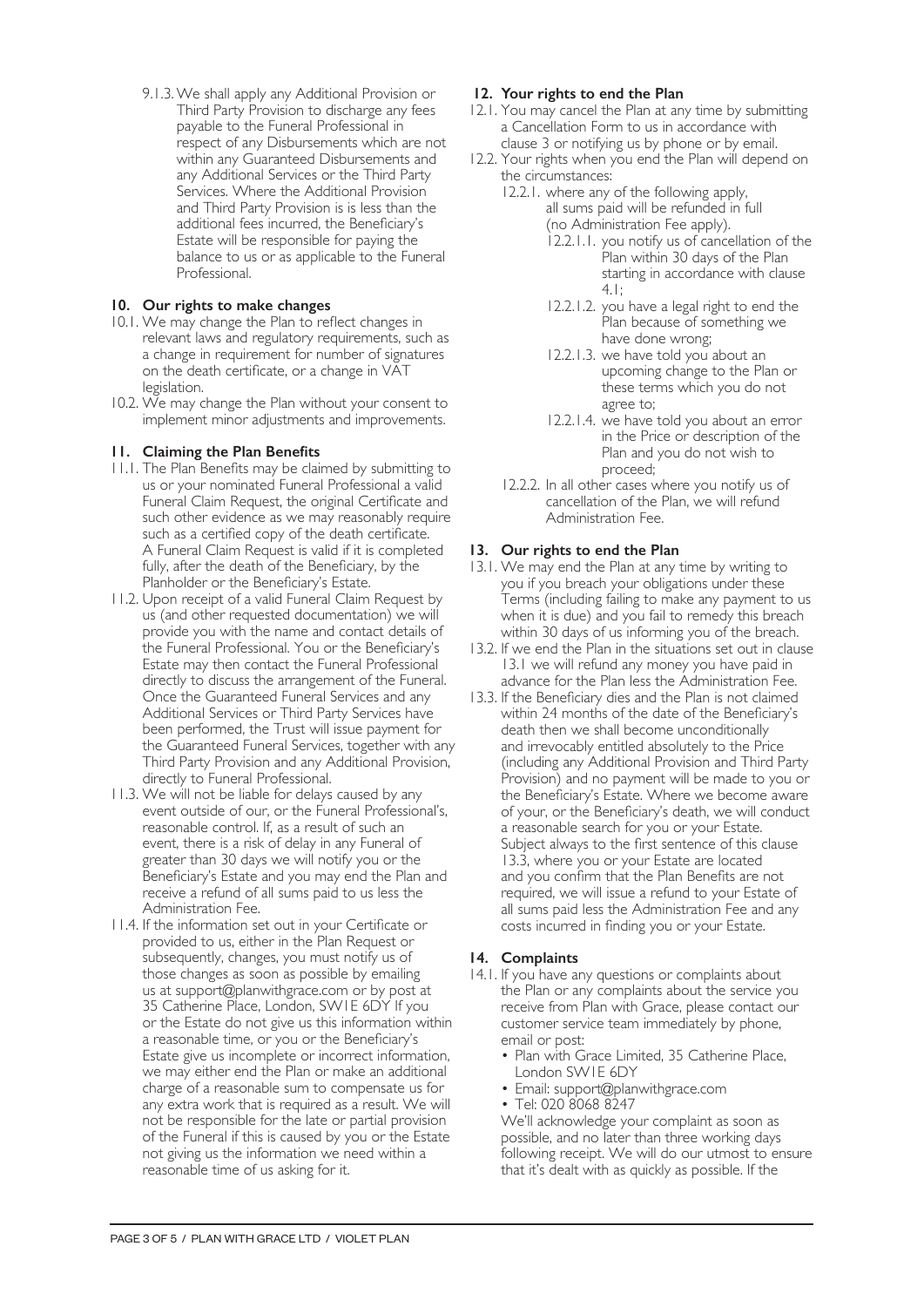matter is resolved with your agreement within the timeframe, we will provide a summary resolution communication confirming that the complaint has been resolved. Otherwise, we will investigate the complaint and provide you with our final response as soon as possible thereafter. The firm has a maximum of 8 weeks to investigate the complaint and provide a final response, but we aim to respond much sooner than this wherever possible.

- 14.2 Complaints regarding the services provided by the Funeral Professional should be directed to the applicable Funeral Professional in the first instance with a copy of the complaint also sent to us at: Plan with Grace Limited, 35 Catherine Place, London SW1E 6DY and/or email us on support@planwithgrace.com. If the Funeral Professional does not resolve your complaint to your satisfaction please contact our customer service team detailed in clause 14.1. If we cannot resolve your complaint you may then refer it to the Funeral Planning Authority on 0345 601 9619 or email Info@funeralplanningauthority.co.uk. We are a Registered Provider of Funeral Plans and comply with the Rules and Code of Practice of the Funeral Planning Authority: www.funeralplanningauthority.co.uk.
- 14.3. We are under a legal duty to supply the goods and services included in your Plan in conformity with these terms. Set out below is a summary of your key legal rights in relation to the Plan. Nothing in these terms will affect your legal rights.
	- 14.3.1. For the goods contained in your Plan, the Consumer Rights Act 2015 says goods must be described, fit for purpose and of satisfactory quality.
	- 14.3.2. For the services contained in your Plan, the Consumer Rights Act 2015 says you can ask us to repeat or fix a service if it's not carried out with reasonable care and skill, or get some money back if we can't fix it. The services must also be carried out within a reasonable time.

# **15. Price and payment**

- 15.1. The Price comprises the cost of the Guaranteed Funeral Services, the Administration Fee and the amount of any Additional Provision and any Third Party Provision.
- 15.2. The Price is payable in full immediately on commencement of the Plan. See clause 4.1 for clarification of when your plan starts
- 15.3. The provision of funerals is not currently subject to VAT; however should this change we may add VAT to any relevant sum where it is not already included and this will be payable by you. If you or your Estate do not pay any applicable VAT this may affect our ability to deliver the Plan Benefits.

#### **16. Our responsibility for loss or damage suffered by you**

16.1. If we fail to comply with these terms, we are not responsible for any loss or damage that is not foreseeable. We do not in any way exclude or limit our liability for death or personal injury caused by our negligence or fraud or fraudulent misrepresentation.

- 16.2. We only supply plans for domestic and private use. If you use the Plan for any commercial, business or re-sale purpose we will have no liability to you for any loss of profit, loss of business, business interruption, or loss of business opportunity.
- 16.3. Save for the payment of any Additional Provision or Third Party Provision in accordance with these Terms, we will not be liable for any failure by the Funeral Professional in the delivery of any agreed Additional Services or any Third Party Services.

### **17. How we may use your personal information**

17.1 We will only process any personal information that you or the Beneficiary provides to us in accordance with our Privacy Policy: at www.planwithgrace.com

# **18. Other important terms**

- 18.1. We may transfer our rights and obligations under the Plan to another organisation. We will contact you to let you know if we plan to do this. If you are unhappy with the transfer you may contact us to end the Plan within 30 days of us telling you about it and we will refund you in full any payments you have made.
- 18.2. You may only transfer your rights or your obligations under these terms to another person if we agree to this in writing.
- 18.3. The Plan constitutes the entire agreement between you and us and supersedes and extinguishes all previous agreements, promises, assurances, warranties, representations and understanding between you and us, whether written or oral, relating to its subject matter.
- 18.4. The Plan is between you and us. With the exception of the Beneficiary's Estate, no other person shall have any rights or obligations under it. For example, the Funeral Professional is not a party to the Plan and there is no legal relationship between you and the Funeral Professional in respect of the Guaranteed Funeral Services. The Beneficiary's Estate will have a contract with the Funeral Professional for any Additional Services or Third Party Services if applicable.
- 18.5. Each of the paragraphs of these terms operates separately. If any court or relevant authority decides that any of them are unlawful, the remaining paragraphs will remain in full force and effect.
- 18.6. If we do not insist immediately that you do anything you are required to do under these terms, or if we delay in taking steps against you in respect of your breaking this contract, that will not mean that you do not have to do those things and it will not prevent us taking steps against you at a later date. For example, if you miss a payment and we do not chase you, we can still require you to make the payment at a later date.
- 18.7. These terms are governed by English law and you can bring legal proceeding in respect of the products in the English courts. If you live in Scotland you can bring legal proceedings in respect of the Plan in either the Scottish or the English courts. If you live in Northern Ireland you can bring legal proceedings in respect of the Plan in either the Northern Irish or English courts.